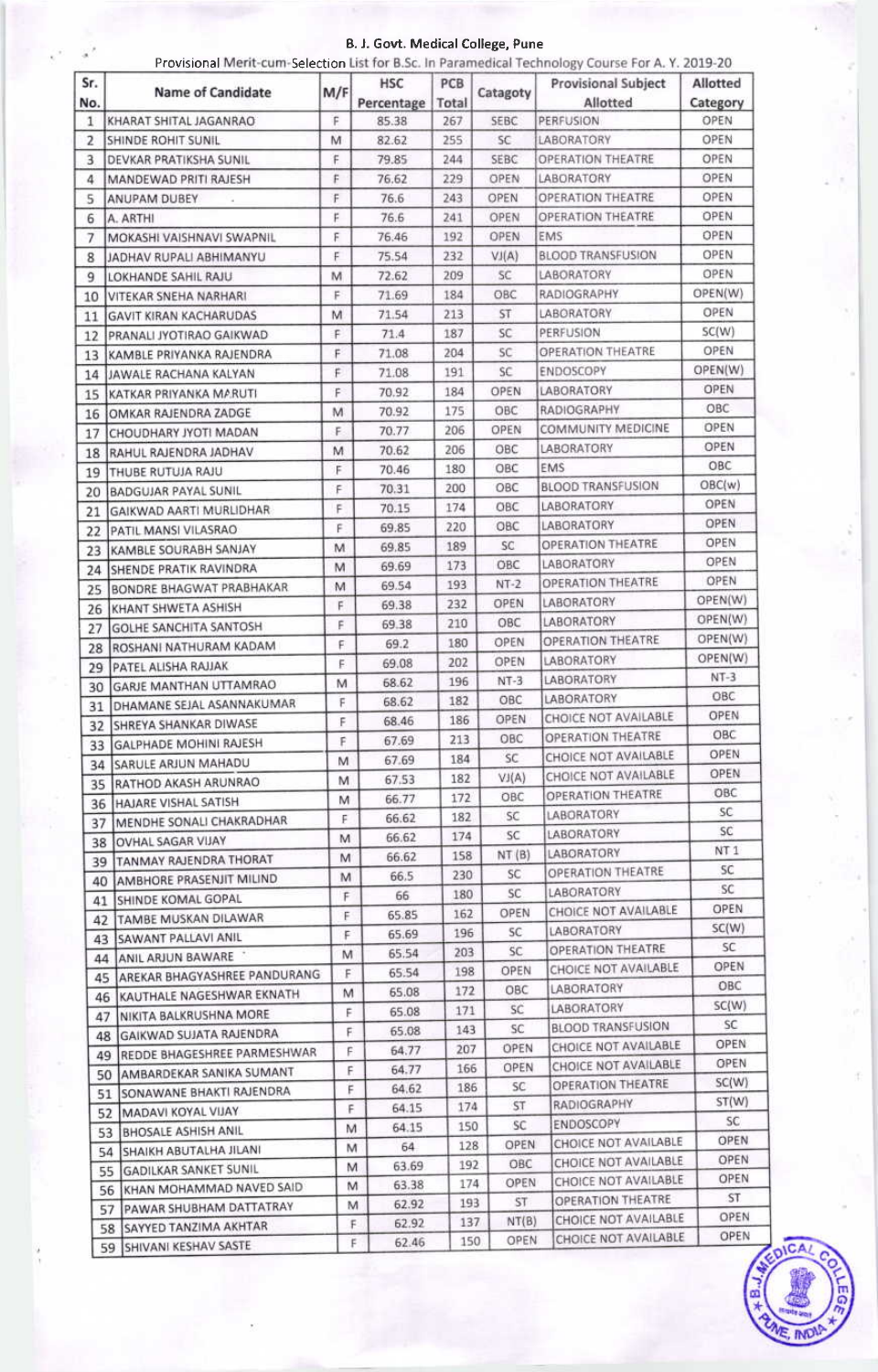## **B. J. Govt. Medical College, Pune**

|     |                                                         | Provisional Merit-cum-Selection List for B.Sc. In Paramedical Technology Course For A.Y. 2019-20 |                |            |             |                                              |             |
|-----|---------------------------------------------------------|--------------------------------------------------------------------------------------------------|----------------|------------|-------------|----------------------------------------------|-------------|
| Sr. | <b>Name of Candidate</b>                                | M/F                                                                                              | <b>HSC</b>     | PCB        | Catagoty    | <b>Provisional Subject</b>                   | Allotted    |
| No. |                                                         |                                                                                                  | Percentage     | Total      |             | <b>Allotted</b>                              | Category    |
| 60  | AMBHORE SUMEDH VIJAY                                    | M                                                                                                | 62             | 183        | <b>SC</b>   | <b>CHOICE NOT AVAILABLE</b>                  | <b>SC</b>   |
| 61  | GHUMARE MANGESH JAGDISH                                 | M                                                                                                | 62             | 168        | OBC         | <b>OPERATION THEATRE</b>                     | OBC.        |
| 62  | LADKAT PRATHMESH KISAN                                  | м                                                                                                | 62             | 159        | OBC         | LABORATORY                                   | OBC.        |
| 63  | <b>SACHIN RAJU INGLE</b>                                | M                                                                                                | 61.69          | 185        | OBC         | <b>COMMUNITY MEDICINE</b>                    | OBC         |
| 64  | TORANE SUNNYKET SUNIL                                   | м                                                                                                | 61.69          | 176        | SC.         | <b>CHOICE NOT AVAILABLE</b>                  | SC.         |
| 65  | SAYYAD AALIJA MAHAMUD                                   | F                                                                                                | 61.54          | 139        | OPEN        | <b>CHOICE NOT AVAILABLE</b>                  | OPEN        |
| 66  | SHINDE SUPRIYA GAJANAN                                  | F                                                                                                | 61.5           | 186        | OBC         | <b>OPERATION THEATRE</b>                     | OBC(W)      |
| 67  | RAHUL SHIVAJI DHAYGUDE                                  | м                                                                                                | 61.23          | 195        | NT-C        | LABORATORY                                   | $NT-C$      |
| 68  | NIKITA UTTAM MHASKE                                     | F                                                                                                | 61.23          | 132        | SC.         | <b>CHOICE NOT AVAILABLE</b>                  | <b>SC</b>   |
| 69  | TEJAS RAJENDRA CHAUDHARY                                | M                                                                                                | 61.08          | 195        | OBC         | <b>LABORATORY</b>                            | OBC.        |
| 70  | KHARADE DAKSHATA UTTAM                                  | F                                                                                                | 61.08          | 123        | OBC         | ENDOSCOPY                                    | OBC(W)      |
| 71  | KALE RUTUJA SHRIRANG                                    | F                                                                                                | 60.77          | 160        | OPEN        | <b>CHOICE NOT AVAILABLE</b>                  | OPEN        |
| 72  | <b>SWAPNIL BABAN SABALE</b>                             | м                                                                                                | 60.77          | 129        | ST.         | <b>OPERATION THEATRE</b>                     | ST          |
| 73  | <b>BADGUJAR SAHIL SUNIL</b>                             | м                                                                                                | 60.62          | 164        | OBC         | <b>CHOICE NOT AVAILABLE</b>                  | OBC         |
| 74  | SAWANT PRACHI BABURAO                                   | F                                                                                                | 60.62          | 128        | <b>SEBC</b> | <b>BLOOD TRANSFUSION</b>                     | <b>SEBC</b> |
| 75  | NALE ARTI PANDURANG                                     | F                                                                                                | 60.31          | 143        | OBC         | <b>LABORATORY</b>                            | OBC(W)      |
| 76  | KIRVE MAYURI SUNIL                                      | F                                                                                                | 60.31          | 140        | OBC         | LABORATORY                                   | OBC(W)      |
| 77  | THAKOR JOEL SHASHIKANT                                  | M                                                                                                | 60             | 190        | OPEN        | <b>CHOICE NOT AVAILABLE</b>                  | <b>OPEN</b> |
| 78  | AWASARMOL BHAGWAT ANNA                                  | м                                                                                                | 60             | 172        | <b>SC</b>   | <b>CHOICE NOT AVAILABLE</b>                  | SC.         |
| 79  | ADAWADE SAKSHI SANJAY                                   | F.                                                                                               | 60             | 161        | OPEN        | <b>CHOICE NOT AVAILABLE</b>                  | <b>OPEN</b> |
| 80  | INGLE KULDEEP DHANANJAY                                 | M                                                                                                | 60             | 157        | VI(A)       | <b>OPERATION THEATRE</b>                     | VI(A)       |
| 81  | SALUNKE ANISHA GULAB                                    | F                                                                                                | 60             | 138        | SC          | CHOICE NOT AVAILABLE                         | SC.         |
| 82  | VARPE SAMEER SONYABAPU                                  | М                                                                                                | 60             | 133        | OBC         | <b>CHOICE NOT AVAILABLE</b>                  | OBC         |
| 83  | RODELLU SHARVARI UMESH                                  | F                                                                                                | 60             | 131        | OPEN        | CHOICE NOT AVAILABLE                         | OPEN        |
| 84  | GAIKWAD SANJIVANI MADHUKAR                              | F                                                                                                | 60             | 115        | SC.         | <b>CHOICE NOT AVAILABLE</b>                  | SC.         |
| 85  | DHAYGUDE RUPESH TANAJI                                  | M                                                                                                | 59,23          | 128        | NT-C        | <b>RADIOGRAPHY</b>                           | $NT-C$      |
| 86  | UTALE RAJANIGANDHA ROHIDAS                              | F                                                                                                | 59.23          | 124        | <b>ST</b>   | LABORATORY                                   | ST          |
| 87  | <b>GHODE NIKITA BHAURAO</b>                             | F                                                                                                | 59.08          | 151        | <b>ST</b>   | <b>LABORATORY</b>                            | ST          |
| 88  | <b>BHOSALE AISHWARYA SURESH</b>                         | F                                                                                                | 58.92          | 161        | SC          | <b>CHOICE NOT AVAILABLE</b>                  | <b>SC</b>   |
| 89  | <b>SUTAR OMKAR SANJAY</b>                               | M                                                                                                | 58.92          | 150        | OBC         | CHOICE NOT AVAILABLE                         | <b>OPEN</b> |
|     | 90 KARANDE PRATIK SANTOSH                               | M                                                                                                | 58.77          | 153        | NT-C        | <b>CHOICE NOT AVAILABLE</b>                  | NT-C        |
| 91  | BHILARE PRATIKSHA YUVRAJ                                | F                                                                                                | 58.77          | 137        | <b>SEBC</b> | <b>LABORATORY</b>                            | <b>SEBC</b> |
| 92  | CHORMALE MADHURA GANESH                                 | F.                                                                                               | 58.46          | 128        | NT-C        | <b>CHOICE NOT AVAILABLE</b>                  | NT-C        |
| 93  | PRATIK PRITAM DESAI                                     | М                                                                                                | 58.31          | 128        | <b>SC</b>   | <b>CHOICE NOT AVAILABLE</b>                  | OPEN        |
| 94  | IDAKHALE SHUBHAM ARJUN                                  | Μ                                                                                                | 58             | 130        | SC.         | CHOICE NOT AVAILABLE                         | SC.         |
| 95. | IGHAG VAISHNAVI SANDIP                                  | F.                                                                                               | 58             | 128        | OBC.        | <b>CHOICE NOT AVAILABLE</b>                  |             |
| 96. | ISUNITA SANJAY WARE                                     | F.                                                                                               | 57.69          | 131        | ST.         | LABORATORY                                   | OPEN        |
| 97  | TALEKAR AMOL GAJANAN                                    | M                                                                                                | 57.54          | 166        | <b>OPEN</b> | CHOICE NOT AVAILABLE                         | ST(W)       |
| 98  | <b>GUPTA GAURAV HARSHNATH</b>                           | м                                                                                                | 57.54          | 146        | OPEN        | <b>CHOICE NOT AVAILABLE</b>                  | <b>OPEN</b> |
| 99  | GAIKWAD NILESH BHARAT                                   | м                                                                                                | 57.38          | 155        | OPEN        | <b>CHOICE NOT AVAILABLE</b>                  | <b>OPEN</b> |
|     | 100 BANSODE PRITI DHANRAJ                               | F.                                                                                               | 57.23          | 116        | SC.         | CHOICE NOT AVAILABLE                         | OPEN        |
|     | 101 WAGHOLE SHRAVNEE ANKUSH                             | F                                                                                                | 57.23          | 111        | OBC         | CHOICE NOT AVAILABLE                         | SC.         |
|     | 102 GAIKWAD HEMANT PUNAJI                               | M                                                                                                | 57.23          |            |             |                                              | ОВС         |
|     | 103 SHELAR ASHWINI TUKARAM                              | F                                                                                                | 57.08          | 108<br>143 | ST.<br>SC   | <b>CHOICE NOT AVAILABLE</b>                  | ST          |
|     | 104 SHELAKE ARATI CHINTAMAN                             | F                                                                                                | 57.08          | 128        | ST          | CHOICE NOT AVAILABLE<br>CHOICE NOT AVAILABLE | SC.         |
|     | 105 WAGHMARE KRISHNA DATTU                              | M                                                                                                | 56.92          |            |             |                                              | ST.         |
|     | 106 HOLMUKHE AKSHADA DIPAK                              | F                                                                                                |                | 124        | SC.         | <b>CHOICE NOT AVAILABLE</b>                  | SC.         |
|     | 107 INAMDAR TANZILA ABDUL KUDDUS                        | F                                                                                                | 56.77<br>56.77 | 139        | <b>SC</b>   | CHOICE NOT AVAILABLE                         | SC.         |
|     | 108 THOSAR SUDARSHAN SUNIL                              | М                                                                                                |                | 128        | OPEN        | <b>CHOICE NOT AVAILABLE</b>                  | OPEN        |
|     | 109 JHA NAVNEET BASANT                                  | F                                                                                                | 56.77          | 120        | ОВС         | <b>CHOICE NOT AVAILABLE</b>                  | OBC         |
|     | 110 BIRARI PRATHMESH ATUL                               |                                                                                                  | 56.62          | 151        | <b>OPEN</b> | <b>CHOICE NOT AVAILABLE</b>                  | OPEN        |
|     | 111 BOKAD PRITI PANDHARINATH                            | М                                                                                                | 56.46          | 173        | OBC.        | CHOICE NOT AVAILABLE                         | OBC.        |
|     | 112 PAWAR SACHIN VISHNU                                 | F                                                                                                | 56.31          | 109        | ST.         | CHOICE NOT AVAILABLE                         | ST          |
|     | 113 KHANDAGALE VAISHNAVI LAXMAN                         | M                                                                                                | 56             | 154        | VI(A)       | <b>CHOICE NOT AVAILABLE</b>                  | VI(A)       |
|     | 114 SINGH AKASH ARVIND                                  | F                                                                                                | 56             | 144        | <b>SC</b>   | <b>CHOICE NOT AVAILABLE</b>                  | SC.         |
|     |                                                         | M                                                                                                | 56             | 123        | <b>OPEN</b> | CHOICE NOT AVAILABLE                         | OPEN.       |
|     | 115 KHADE SHRIKANT DAGADU<br>116 ANKITA UDAYRAJ CHAUHAN | M                                                                                                | 55.69          | 156        | $NT - 2$    | <b>CHOICE NOT AVAILABLE</b>                  | $NT-2$      |
|     |                                                         | F                                                                                                | 55.38          | 129        | <b>OPEN</b> | <b>CHOICE NOT AVAILABLE</b>                  | OPEN        |
|     | 117 VAVHAL NEHA MADHUKAR                                | F                                                                                                | 55.23          | 116        | SC          | <b>CHOICE NOT AVAILABLE</b>                  | SC.         |
|     | 118 DUSHING PRATIK BABAN                                | M                                                                                                | 54.77          | 156        | <b>SC</b>   | CHOICE NOT AVAILABLE                         | <b>SC</b>   |